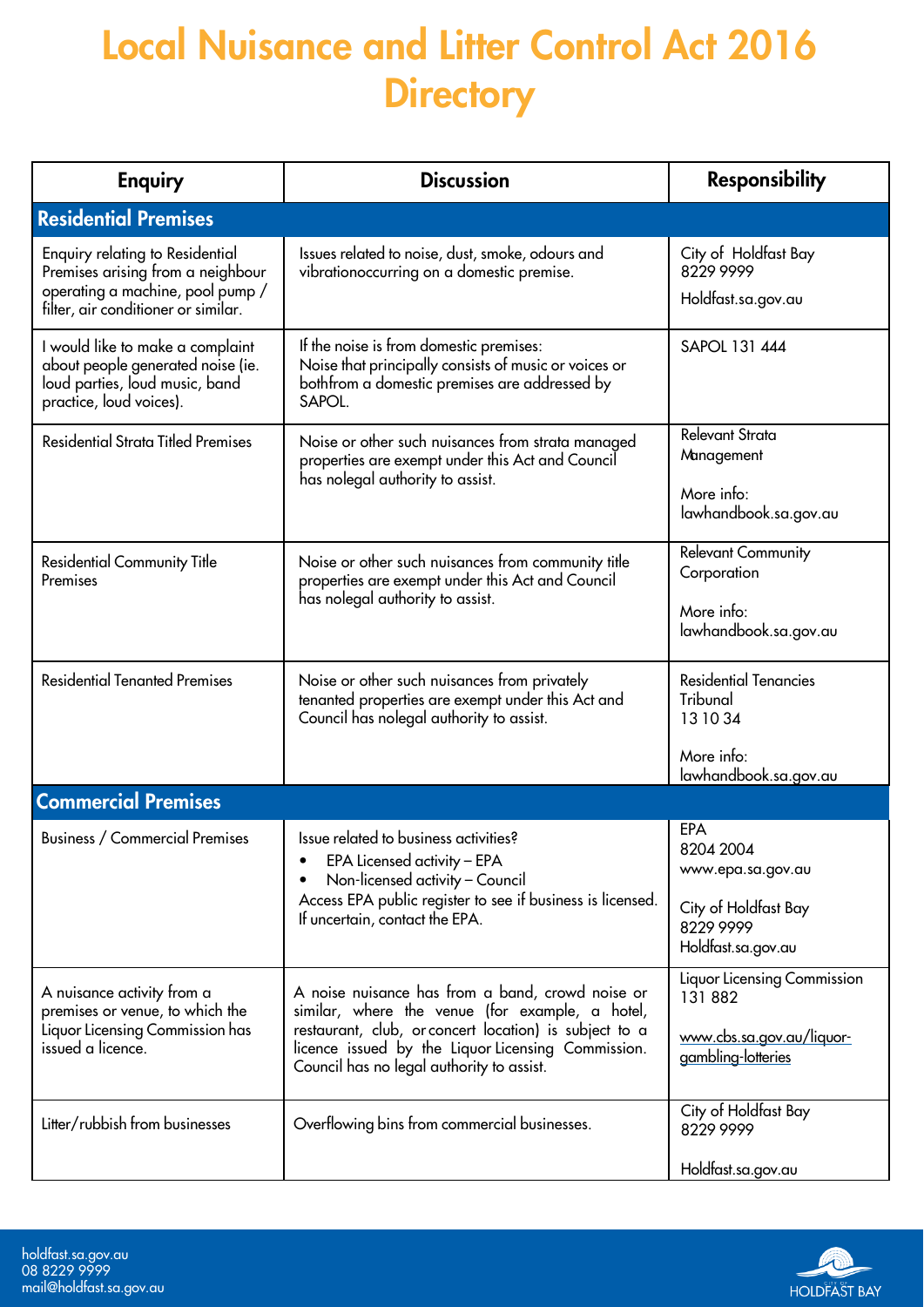## Local Nuisance and Litter Control Act 2016 **Directory**

| <b>Enquiry</b>                                                                                                    | <b>Discussion</b>                                                                                                                                                                                                                                                                                                                                                                                                                          | <b>Responsibility</b>                                           |
|-------------------------------------------------------------------------------------------------------------------|--------------------------------------------------------------------------------------------------------------------------------------------------------------------------------------------------------------------------------------------------------------------------------------------------------------------------------------------------------------------------------------------------------------------------------------------|-----------------------------------------------------------------|
| <b>Vehicles and Transport</b>                                                                                     |                                                                                                                                                                                                                                                                                                                                                                                                                                            |                                                                 |
| I would like to make a complaint<br>about road traffic, and vehicle<br>noise.                                     | If the noise is from an individual vehicle being used by a<br>neighbour, firstly discuss it with the neighbour to try and<br>reach a resolution. If unsuccessful contact SAPOL.                                                                                                                                                                                                                                                            | <b>SAPOL</b><br>131 444                                         |
|                                                                                                                   | If noise is from the general traffic flowing along the road or<br>from heavy vehicles using the road contact Department of<br>Infrastructure and Transport.                                                                                                                                                                                                                                                                                | Department of<br>Infrastructure and<br>Transport - 1300 872 677 |
| Noise from vehicles in driveways or<br>on domestic premises.                                                      | If the site is operating under an EPA licence, refer to the EPA.                                                                                                                                                                                                                                                                                                                                                                           | <b>EPA</b><br>8204 2004                                         |
|                                                                                                                   | If the site is not operating under an EPA licence then refer to<br>Council.                                                                                                                                                                                                                                                                                                                                                                | City of Holdfast Bay<br>8229 9999<br>Holdfast.sa.gov.au         |
| Noise from vehicles entering and<br>exiting a business or moving<br>around on a business premises.                | Firstly, try and discuss the matter with your neighbour to try<br>and reach a resolution. If unsuccessful, engine noise from<br>car, boats, motorbikes or other vehicles in driveways or in<br>sheds is a matter for SAPOL.                                                                                                                                                                                                                | <b>SAPOL</b><br>131 444                                         |
| Noise from a mobile food truck                                                                                    | Mobile food trucks are considered a vehicle and/or a<br>premises and are subject to the provisions under the Local<br>Nuisance and Litter Control Act 2016.                                                                                                                                                                                                                                                                                | City of Holdfast Bay<br>8229 9999                               |
|                                                                                                                   |                                                                                                                                                                                                                                                                                                                                                                                                                                            | Holdfast.sa.gov.au                                              |
| <b>Construction</b>                                                                                               |                                                                                                                                                                                                                                                                                                                                                                                                                                            |                                                                 |
| A construction site is really noisy/<br>dusty/there is a lot of mud or litter<br>on the street, who can I advise? | Building and construction activities must comply with the<br>conditions applied to the Building or Planning approval -<br>these conditions can relate to the management of noise, dust<br>and litter on the site.<br>Council compliance officers can use Local Nuisance and<br>Litter Control Act 2016 can be used to require measures to<br>be taken to minimise the nuisance arising from noisy/dusty<br>and 'messy' construction sites. | City of Holdfast Bay<br>8229 9999<br>Holdfast.sa.gov.au         |
| <b>Sporting Facilities</b>                                                                                        |                                                                                                                                                                                                                                                                                                                                                                                                                                            |                                                                 |
| I would like to complain about a<br>noisy sporting facility.                                                      | Noise from sporting facilities do not constitute a local<br>nuisance under the Local Nuisance and Litter Control Act<br>2016. Contact SAPOL for unruly behaviour or noisy<br>patrons.                                                                                                                                                                                                                                                      | <b>SAPOL</b><br>131 444                                         |
| Litter from sporting facilities.                                                                                  | Litter from sporting facilities can be managed under the<br>Local Nuisance and Litter Control Act.                                                                                                                                                                                                                                                                                                                                         | City of Holdfast Bay<br>8229 9999                               |
|                                                                                                                   |                                                                                                                                                                                                                                                                                                                                                                                                                                            | Holdfast.sa.gov.au                                              |